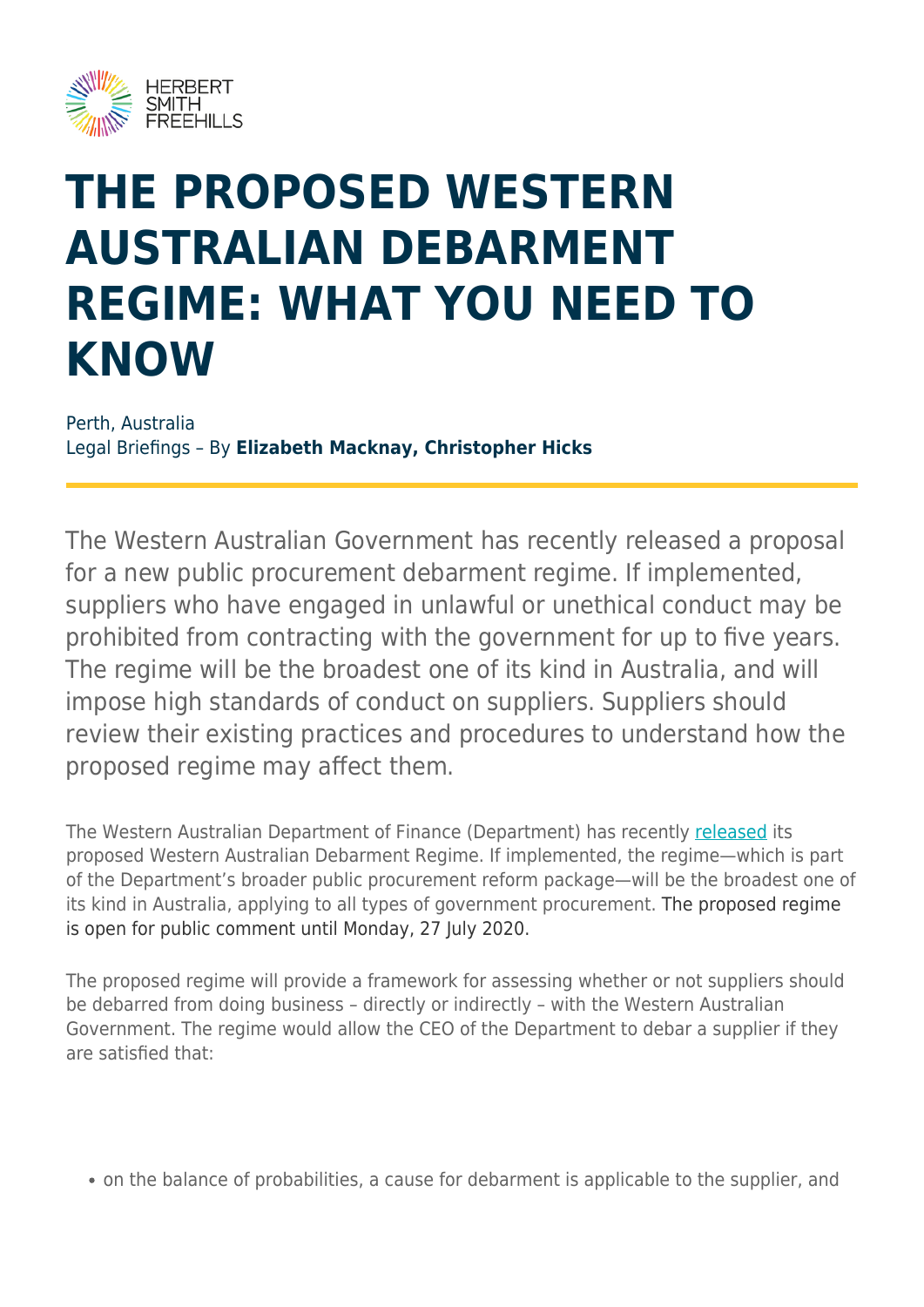debarment is in the public interest.

The causes for debarment capture a wide range of unlawful and unethical conduct, which may be entirely unrelated to the procurement process. Causes for debarment include:

- **serious white-collar and integrity offences**, such as bribery, corruption and fraud
- **non-compliance with modern slavery reporting requirements** if implemented, the draft debarment regime will introduce the first effective sanctions regime for noncompliant businesses
- **non-compliance with industrial relations, WHS, anti-discrimination and tax laws**, and
- conduct of such a nature that, in the opinion of the CEO of the Department, contracting with the supplier would be **likely to have a material adverse effect on public confidence** in the state or its procurement processes.

This last limb is very broad, and could potentially extend to conduct engaged in overseas which is not in accordance with prevailing norms in Australia, but which is not illegal under local law.

Under the proposed regime, suppliers (including their affiliates) may be debarred for up to five years. Debarred suppliers will be listed on a public register, and in addition to debarment from future public procurement opportunities, the government will also be entitled to terminate its existing contracts with a debarred supplier (although this statutory termination right may be excluded by contract).

As an alternative to ongoing debarment, the proposed regime will allow the CEO of the Department to enter into an undertaking with a debarred supplier to stay its debarment, provided it complies with certain prescribed conditions, such as the separation of particular employees from management, the introduction of compliance and/or training programs, or the undertaking of external audits of the supplier's business.